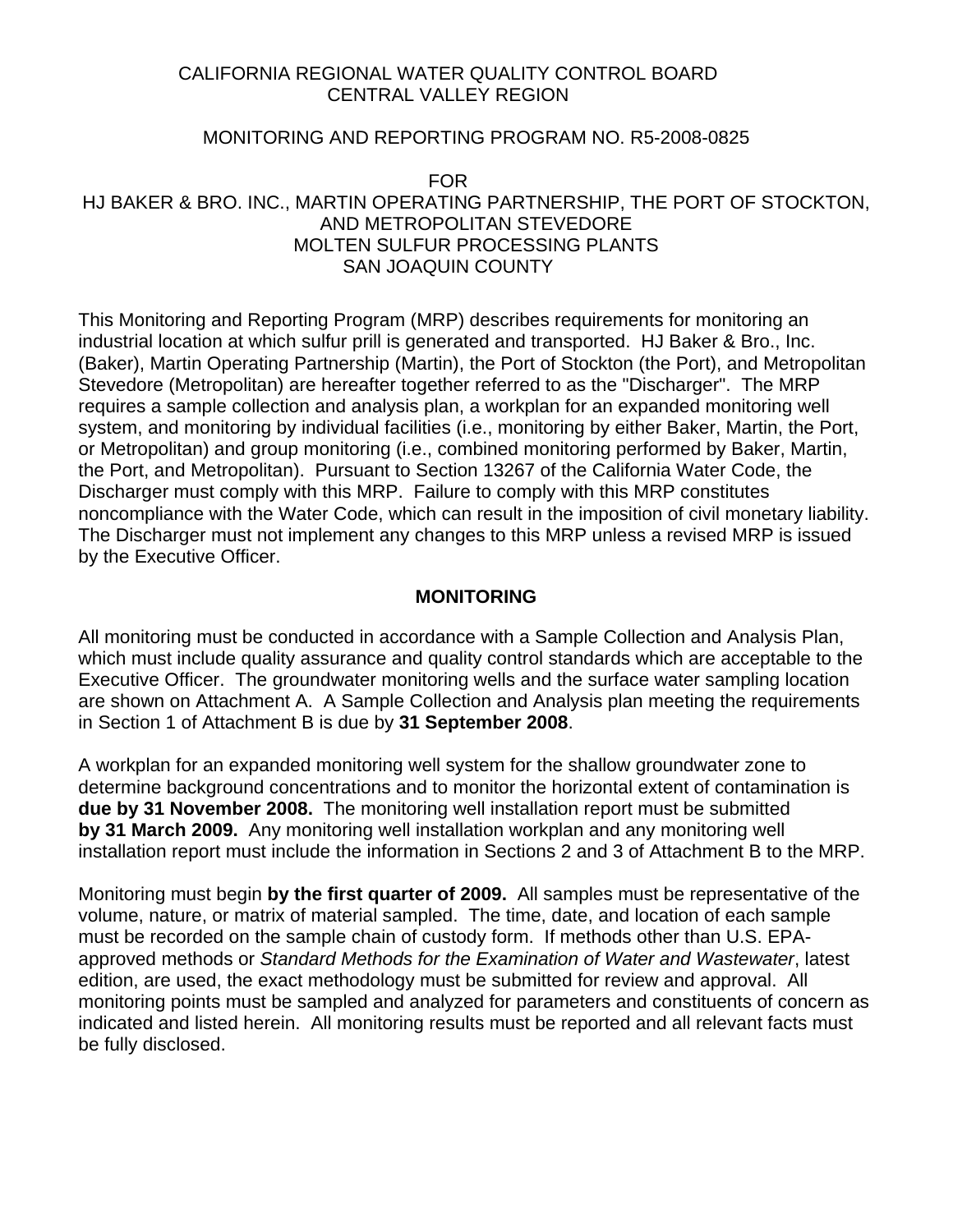#### **Martin's Specific Monitoring For Volume, Freeboard, and Sulfur Contact-Water in the Concrete AST**

Martin must monitor and report the volume, freeboard, and the sulfur contact-water constituent concentrations in the 481,000-gallon concrete AST. The volume and freeboard must be obtained from gauges graduated in feet and tenths-of-feet. Table 1 and Table 2 contain the frequency and parameters for Martin to monitor. Results must be reported in the quarterly and annual Monitoring Reports.

| Table 1<br>Martin's Monitoring of the AST Volume and Freeboard |  |                       |  |                             |
|----------------------------------------------------------------|--|-----------------------|--|-----------------------------|
| <b>Parameters</b>                                              |  | Units                 |  | <b>Monitoring Frequency</b> |
| Tank volume                                                    |  | Gallons               |  | Weekly                      |
| Tank freeboard                                                 |  | Feet & tenths of feet |  | Weekly                      |

| Table 2                                             |
|-----------------------------------------------------|
| Martin's Monitoring of the AST Sulfur Contact-Water |

| <b>Field Parameters</b>                                                                                                                                                                  | <b>Units</b>                         | <b>Monitoring Frequency</b>                                 |
|------------------------------------------------------------------------------------------------------------------------------------------------------------------------------------------|--------------------------------------|-------------------------------------------------------------|
| Temperature                                                                                                                                                                              | $^{\circ}C$                          | Quarterly                                                   |
| <b>Specific Conductance</b>                                                                                                                                                              | umhos/cm                             | Quarterly                                                   |
| рH                                                                                                                                                                                       | SU                                   | Quarterly                                                   |
| <b>Monitoring Parameters</b><br>Sulfur, total (EPA 200.7)<br>Total Dissolved Solids (EPA 160.1)<br>Sulfate (EPA 300 Series)<br>Major Anions (See Table 8)<br>Major Cations (See Table 8) | mg/L<br>mg/L<br>mg/L<br>mg/L<br>mg/L | Quarterly<br>Quarterly<br>Quarterly<br>Annually<br>Annually |

## **Baker's Specific Monitoring For Volume, Freeboard, and Sulfur Contact-Water in the AST**

Baker must monitor the volume, freeboard, and sulfur contact-water of its 500,000-gallon AST. Table 3 contains the monitoring frequencies for volume and freeboard. The volume and freeboard must be obtained from gauges graduated in feet and tenths-of-feet. Table 4 contains the parameters for monitoring the sulfur contact-water. Results must be reported in the quarterly and annual Monitoring Reports.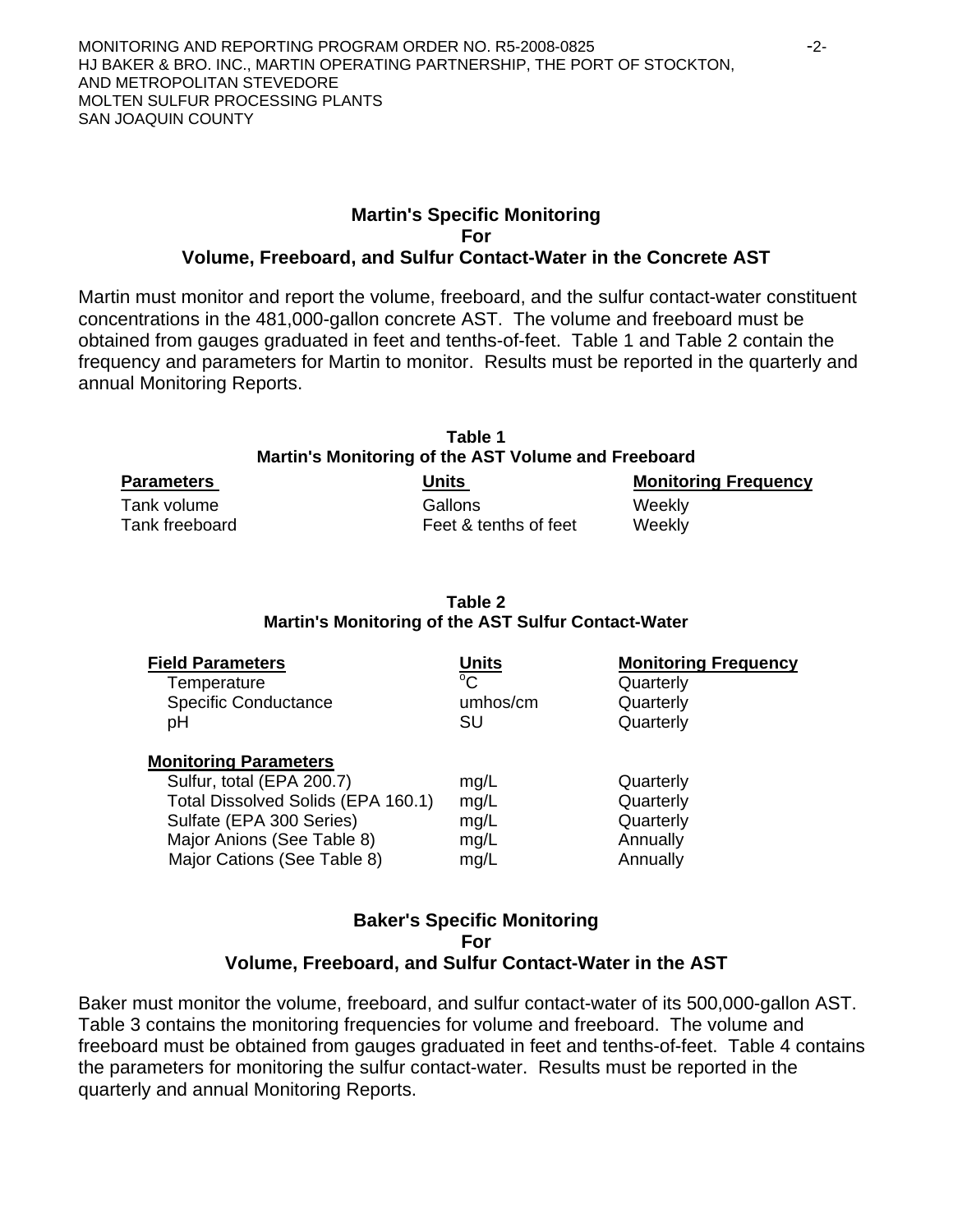| Table 3                                            |
|----------------------------------------------------|
| Baker's Monitoring of the AST Volume and Freeboard |

|  |  | <b>Parameters</b> |  |  |
|--|--|-------------------|--|--|
|--|--|-------------------|--|--|

Tank volume Gallons Gallons Monthly Tank freeboard **Feet & tenths of feet Weekly** 

**Parameters Units Monitoring Frequency** 

#### **Table 4 Baker's Monitoring of the AST Sulfur Contact-Water**

| <b>Field Parameters</b>                                                                                                                                                                  | Units                                | <b>Monitoring Frequency</b>                                 |
|------------------------------------------------------------------------------------------------------------------------------------------------------------------------------------------|--------------------------------------|-------------------------------------------------------------|
| Temperature                                                                                                                                                                              | $^{\circ}C$                          | Quarterly                                                   |
| <b>Specific Conductance</b>                                                                                                                                                              | umhos/cm                             | Quarterly                                                   |
| рH                                                                                                                                                                                       | SU                                   | Quarterly                                                   |
| <b>Monitoring Parameters</b><br>Sulfur, total (EPA 200.7)<br>Total Dissolved Solids (EPA 160.1)<br>Sulfate (EPA 300 Series)<br>Major Anions (See Table 8)<br>Major Cations (See Table 8) | mq/L<br>mg/L<br>mg/L<br>mq/L<br>mg/L | Quarterly<br>Quarterly<br>Quarterly<br>Annually<br>Annually |

## **The Port's Specific Monitoring of the Tunnel**

The Port must sample and analyze the tunnel water at the frequency and for the parameters shown in Table 5. Tunnel water samples must be collected at a point along the tunnel where any standing water is deepest along the expanse of the tunnel. Tunnel water analytical results must be reported quarterly and annually for the parameters and frequencies as shown in Table 5, below.

| Table 5<br><b>Port of Stockton's Tunnel Water Monitoring</b>                                                                                                                             |                                        |                                                                    |  |  |
|------------------------------------------------------------------------------------------------------------------------------------------------------------------------------------------|----------------------------------------|--------------------------------------------------------------------|--|--|
| <b>Field Parameters</b><br>Temperature<br><b>Specific Conductance</b><br>рH                                                                                                              | Units<br>$^{\circ}C$<br>umhos/cm<br>SU | <b>Monitoring Frequency</b><br>Quarterly<br>Quarterly<br>Quarterly |  |  |
| <b>Monitoring Parameters</b><br>Sulfur, total (EPA 200.7)<br>Total Dissolved Solids (EPA 160.1)<br>Sulfate (EPA 300 Series)<br>Major Anions (See Table 8)<br>Major Cations (See Table 8) | mg/L<br>mg/L<br>mg/L<br>mg/L<br>mg/L   | Quarterly<br>Quarterly<br>Quarterly<br>Annually<br>Annually        |  |  |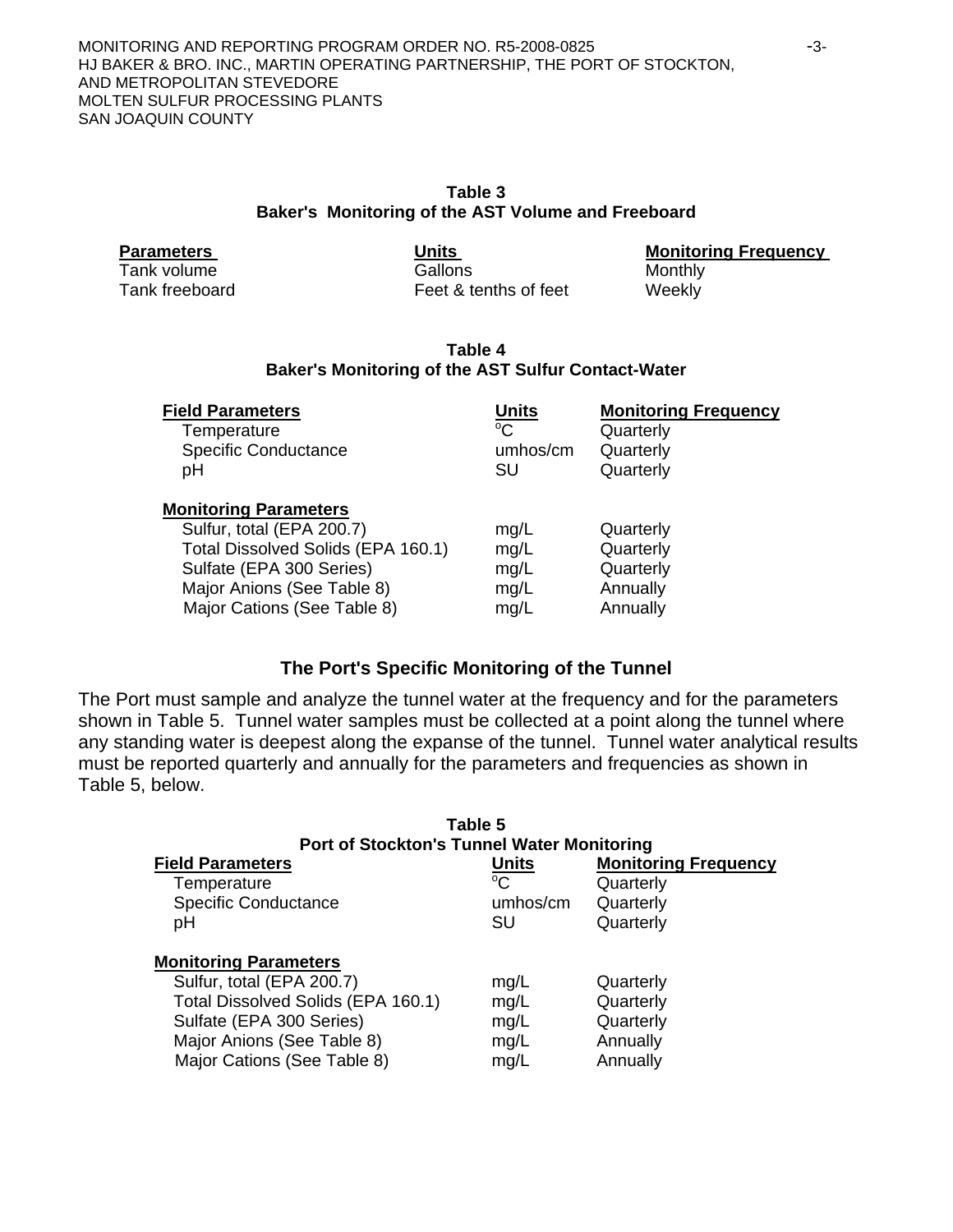#### **Discharger's Groundwater Monitoring**

The Discharger (Baker, Martin, the Port, and Metropolitan) must operate and maintain a groundwater monitoring system in accordance with a Monitoring Program and Sample Collection and Analysis Plan approved by the Executive Officer. Monitoring must be reported quarterly and annually. The Discharger must collect, preserve, and transport groundwater samples in accordance with the approved Sample Collection and Analysis Plan and the MRP. Under this MRP, the groundwater monitoring wells include MW-1, MW-2, MW-3, MW-4, MW-5, MW-6, MW-7, MW-8, MW-9, MW-10, MW-11, MW-12, and any additional wells installed thereafter. The groundwater gradient and flow direction must be determined quarterly.

In addition, groundwater samples must be collected, analyzed, and reported for the monitoring parameters in accordance with the methods and frequency specified in Table 6.

| <b>Discharger's Groundwater Monitoring</b> |                        |                             |  |  |
|--------------------------------------------|------------------------|-----------------------------|--|--|
| <b>Field Parameters</b>                    | Units                  | <b>Monitoring Frequency</b> |  |  |
| <b>Groundwater Elevation</b>               | Ft., & hundredths, MSL | Quarterly                   |  |  |
| Temperature                                | $^{\circ}C$            | Quarterly                   |  |  |
| <b>Specific Conductance</b>                | umhos/cm               | Quarterly                   |  |  |
| pH                                         | SU                     | Quarterly                   |  |  |
| <b>Monitoring Parameters</b>               |                        |                             |  |  |
| Sulfur, total (EPA 200.7)                  | mg/L                   | Quarterly                   |  |  |
| Total Dissolved Solids (EPA 160.1)         | mg/L                   | Quarterly                   |  |  |
| Sulfate (EPA 300 Series)                   | mg/L                   | Quarterly                   |  |  |
| Major Anions (See Table 8)                 | mg/L                   | Annually                    |  |  |
| Major Cations (See Table 8)                | mg/L                   | Annually                    |  |  |

# **Table 6**

#### **Discharger's Surface Water Monitoring**

The Discharger (Baker, Martin, the Port, and Metropolitan) must sample and analyze surface water at the storm water retention basin shown on Attachment A to this MRP. Surface water samples must be obtained during the first hour of discharge from (1) the first storm event of the wet season, and (2) at least one other storm event in the wet season. Surface water monitoring results must be reported quarterly and annually. Surface water samples must be collected, analyzed, and reported for the monitoring parameters in accordance with the methods and frequency specified in Table 7.

|                                        | l able 7<br><b>Discharger's Surface Water Monitoring</b> |                                                                   |
|----------------------------------------|----------------------------------------------------------|-------------------------------------------------------------------|
| <b>Field Parameters</b><br>Temperature | <b>Units</b><br>$\overline{C}$                           | <b>Monitoring Frequency</b>                                       |
| <b>Specific Conductance</b><br>рH      | umhos/cm<br>pH number                                    | Two storm events as described in the<br>industrial general permit |

| Table 7                              |  |
|--------------------------------------|--|
| ischarger's Surface Water Monitoring |  |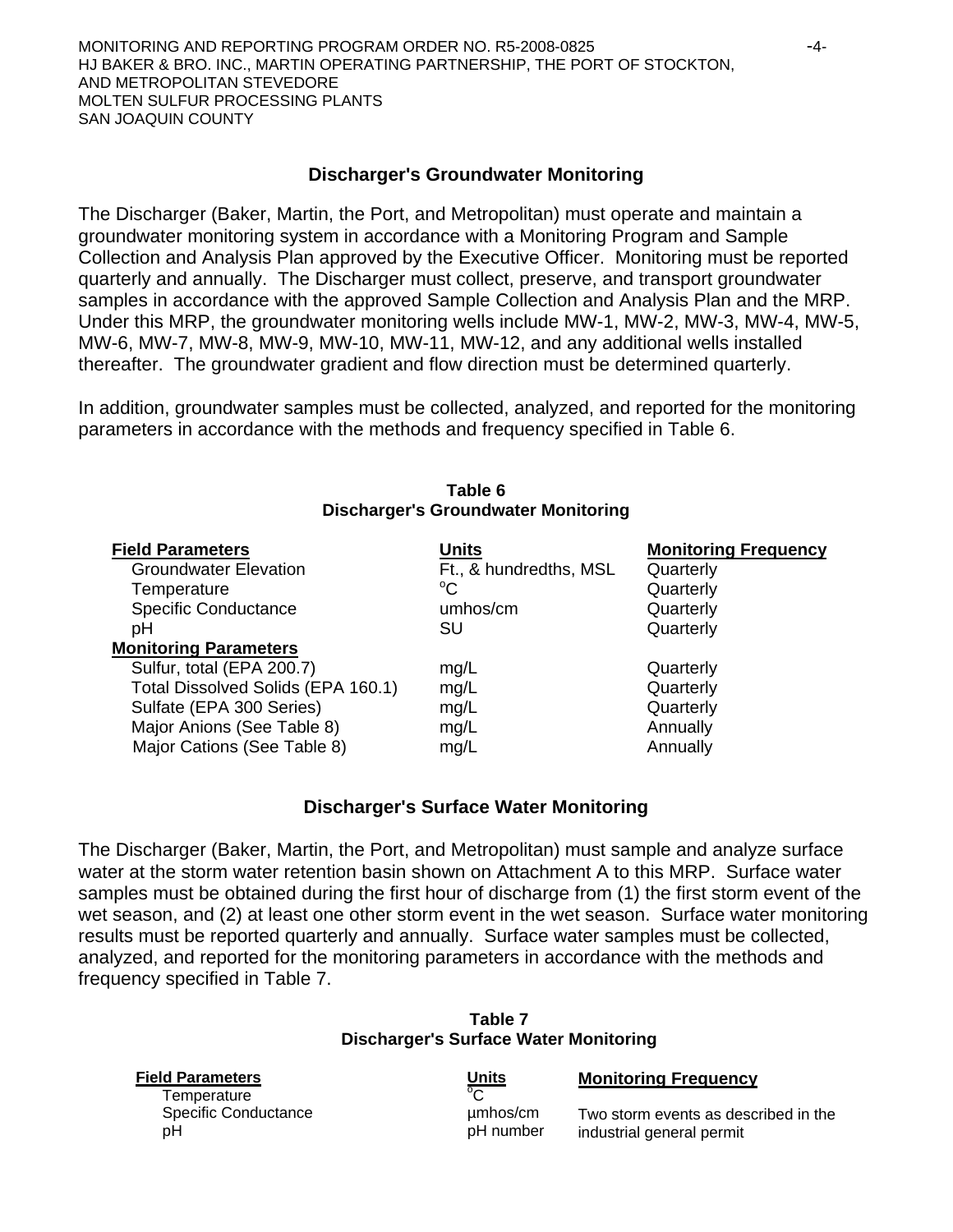#### **Table 7 Discharger's Surface Water Monitoring**

#### **Monitoring Parameters**

| Major Anions (See Table 8)         | mg/L |
|------------------------------------|------|
| Major Cations (See Table 8)        | mg/L |
| Sulfur, total (EPA 200.7)          | mg/L |
| Total Dissolved Solids (EPA 160.1) | mg/L |
| Total Suspended Solids (EPA 160.2) | mg/L |
| Sulfate (EPA 300 series)           | mq/L |

Two storm events as described in the industrial general permit

# **Analytical Methods**

Table 8 contains analytical methods for anions, cations, and total sulfur.

#### **Table 8 Analytical Methods for Major Anions, Major Cations, and Total Sulfur**

| <b>Parameter</b>                            | <b>Units</b> | <b>USEPA Method</b> |
|---------------------------------------------|--------------|---------------------|
| Major anions and sulfate                    | mq/L         | 300 Series          |
| (bicarbonate, carbonate, chloride, sulfate) |              |                     |
| Major cations                               | mq/L         | 6010                |
| (calcium, magnesium, sodium, potassium)     |              |                     |
| Sulfur, total                               | mq/L         | 200.7               |

# **Facility Monitoring For Martin, Baker, Metropolitan, and the Discharger**

## Baker and Martin's Stockpile Height Monitoring

Baker and Martin must separately monitor and report the prill stockpile height for their respective facilities. The prill stockpile height must be inspected, documented, and logged weekly. Log sheets must be submitted quarterly for the quarter in which inspections occurred.

# Baker and Martin's Report of Off-Site Disposal

Baker and Martin must separately track and report any sulfur contact water that is disposed to any off-site facility. The volume of sulfur contact-water, name of the hauler, and name of the disposal facility must be reported in the quarterly report for the quarter in which the disposal occurred.

## Baker, Martin, and Metropolitan's Inspections/Repairs after Storm Events

Baker, Martin, and Metropolitan must separately inspect their respective precipitation, diversion, and drainage facilities for damage **within 7 days** following major storm events. Necessary repairs must be completed **within 30 days** of the inspection and must be reported in the quarterly reports for which the inspection and the repairs were completed.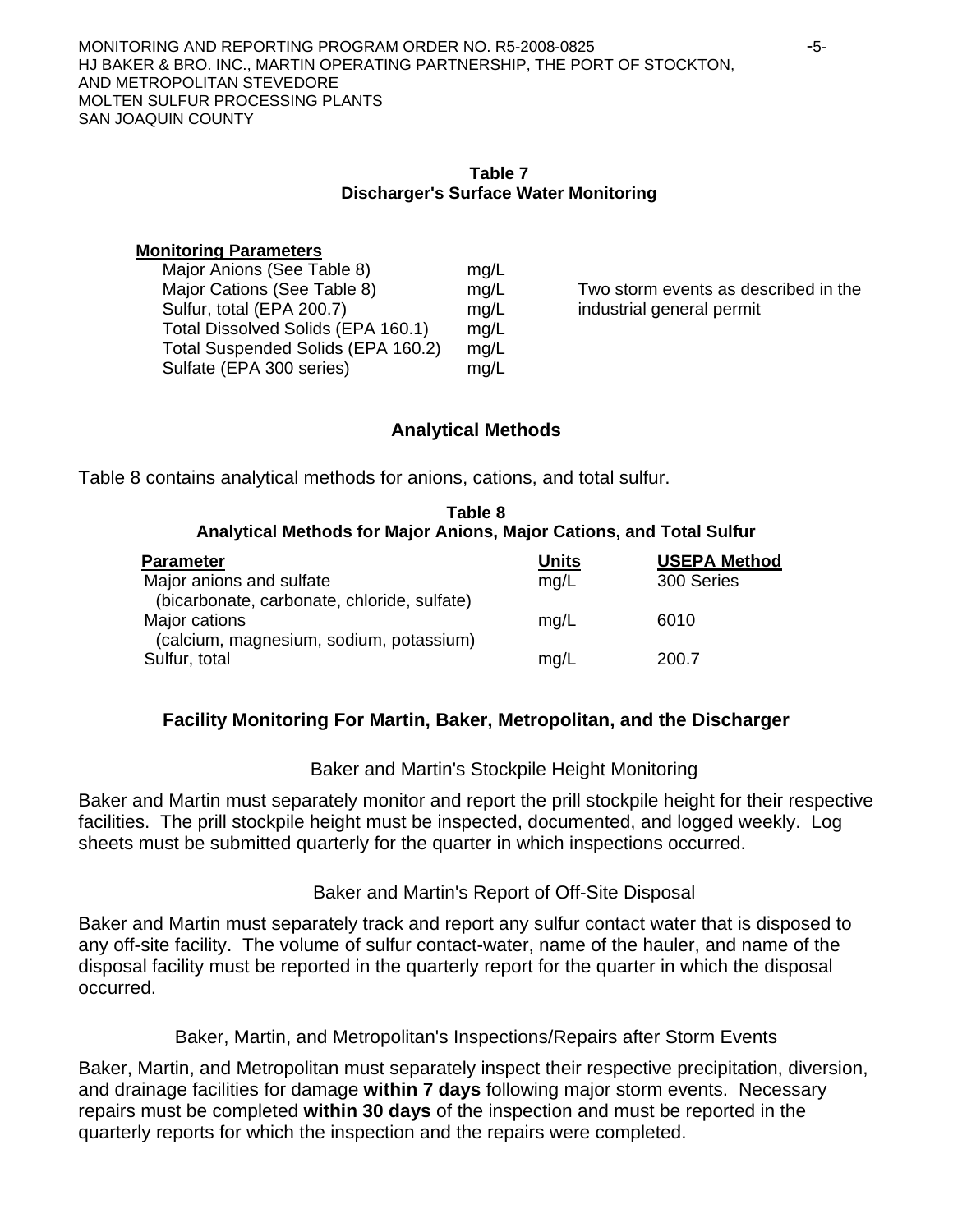MONITORING AND REPORTING PROGRAM ORDER NO. R5-2008-0825 - 6- HJ BAKER & BRO. INC., MARTIN OPERATING PARTNERSHIP, THE PORT OF STOCKTON, AND METROPOLITAN STEVEDORE MOLTEN SULFUR PROCESSING PLANTS SAN JOAQUIN COUNTY

Baker, Martin, and Metropolitan must separately report any discharge of sulfur-contact water onto bare earth. Baker, Martin, and Metropolitan must i**mmediately notify Board staff verbally** of the finding and **provide** written notification by certified mail **within seven days** of such determination.

#### Baker, Martin, and Metropolitan's Facility Inspections

Annually, prior to the anticipated rainy season, but no later than **30 September**, Baker, Martin, and Metropolitan must conduct an inspection of their respective facilities. The inspection must assess damage to the drainage control system. Any necessary construction, maintenance, or repairs must be completed by **31 October**. By **15 November** of each year, Baker, Martin, and Metropolitan must each submit an annual report describing the results of the facility inspection and the repair measures implemented, including photographs of the problem and the repairs.

#### Discharger's Inspection of Groundwater Monitoring Equipment and Wellhead

Annually, prior to the anticipated rainy season, but no later than **30 September**, the Discharger must conduct an inspection of their groundwater monitoring equipment, tapes, wells, wellheads, caps, locks, and related well equipment. Tapes must be calibrated to obtain an accurate depth to groundwater. Any necessary construction, maintenance, or repairs must be completed by **31 October**. By **15 November** of each year, the Discharger must submit an annual report describing the results of the inspection and the repair measures implemented.

## **REPORT CONTENTS AND REPORT SUBMITTAL DATES**

The Discharger must submit quarterly, annual, facility, and response to release monitoring reports. Monitoring that is specific to Baker, Martin, the Port, and Metropolitan must also be reported. The Discharger must fully disclose and report all monitoring data and all relevant information as required in this MRP.

In reporting monitoring data, the Discharger must arrange the data in tabular form so that the date, sample type (*e.g*., effluent, soil, *etc*.), and reported analytical result for each sample are readily discernible. The Discharger must summarize the data in such a manner so as to illustrate clearly compliance with the MRP and spatial or temporal trends, as applicable. The results of any monitoring done more frequently than required by the MRP must be fully disclosed and reported in the quarterly report for the quarter in which the monitoring occurred.

A letter transmitting the self-monitoring reports must accompany each report. Such a letter must include a discussion of any violation found since the last such report was submitted and actions taken or planned for correcting noted violations, such as operation or facility modifications. If no violations have occurred since the last submittal, this must be stated in the letter of transmittal. The Discharger must include a brief description of any corrective actions and/or a time schedule for implementing the corrective action, reference to the commencement date and duration of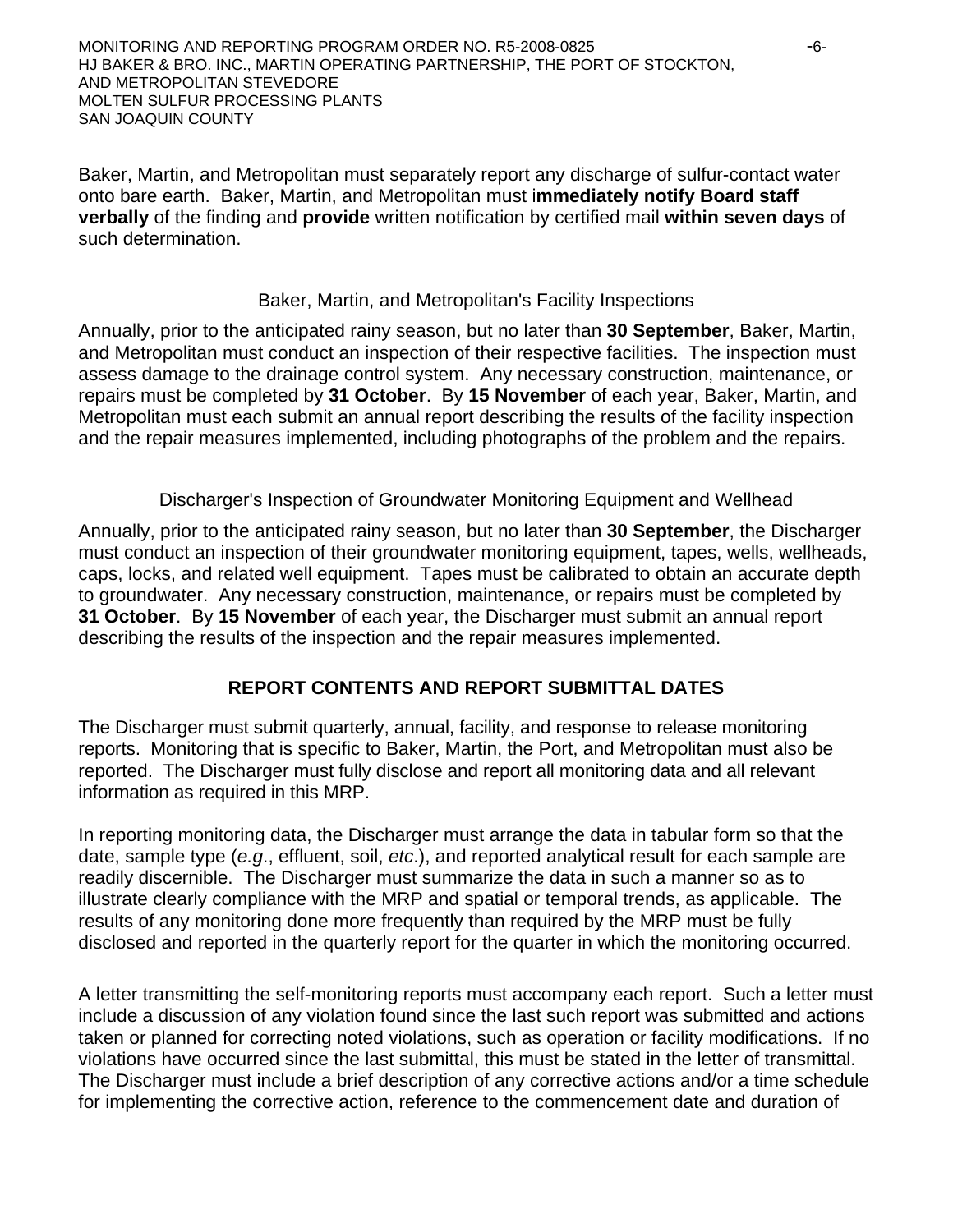corrective action and any time schedules will be satisfactory. **All reports and transmittal letters must be signed** by persons identified below:

- a. For a corporation*:* by a principal executive officer of at least the level of senior vice-president.
- b. For a partnership or sole proprietorship*:* by a general partner or the proprietor.
- c. A duly authorized representative of a person designated in a or b above if:
	- i. the authorization is made in writing by a person described in a or b of this provision;
	- ii. the authorization specifies either an individual or a position having responsibility for the overall operation of the regulated facility or activity, such as the position of plant manager, superintendent, or position of equivalent responsibility. A duly authorized representative may thus be either a named individual or any individual occupying a named position; and
	- iii. the written authorization is submitted to the Board.

Baker, Martin, the Port, and Metropolitan must each certify and include a separate penalty of perjury statement:

> *"I certify under penalty of law that I have personally examined and am familiar with the information submitted in this document and all attachments and that, based on my inquiry of those individuals immediately responsible for obtaining the information, I believe that the information is true, accurate, and complete. I am aware that there are significant penalties for submitting false information, including the possibility of fine and imprisonment."*

As required by the California Business and Professions Code Sections 6735, 7835, and 7835.1, all Groundwater Monitoring Reports must be prepared under the direct supervision of a Registered Engineer or Geologist and must be signed and stamped by the registered professional.

Reports that do not comply with the required format will be rejected and the Discharger will be deemed to be in noncompliance with the MRP. Reports must include the information listed below in addition to the results of monitoring required by the MRP.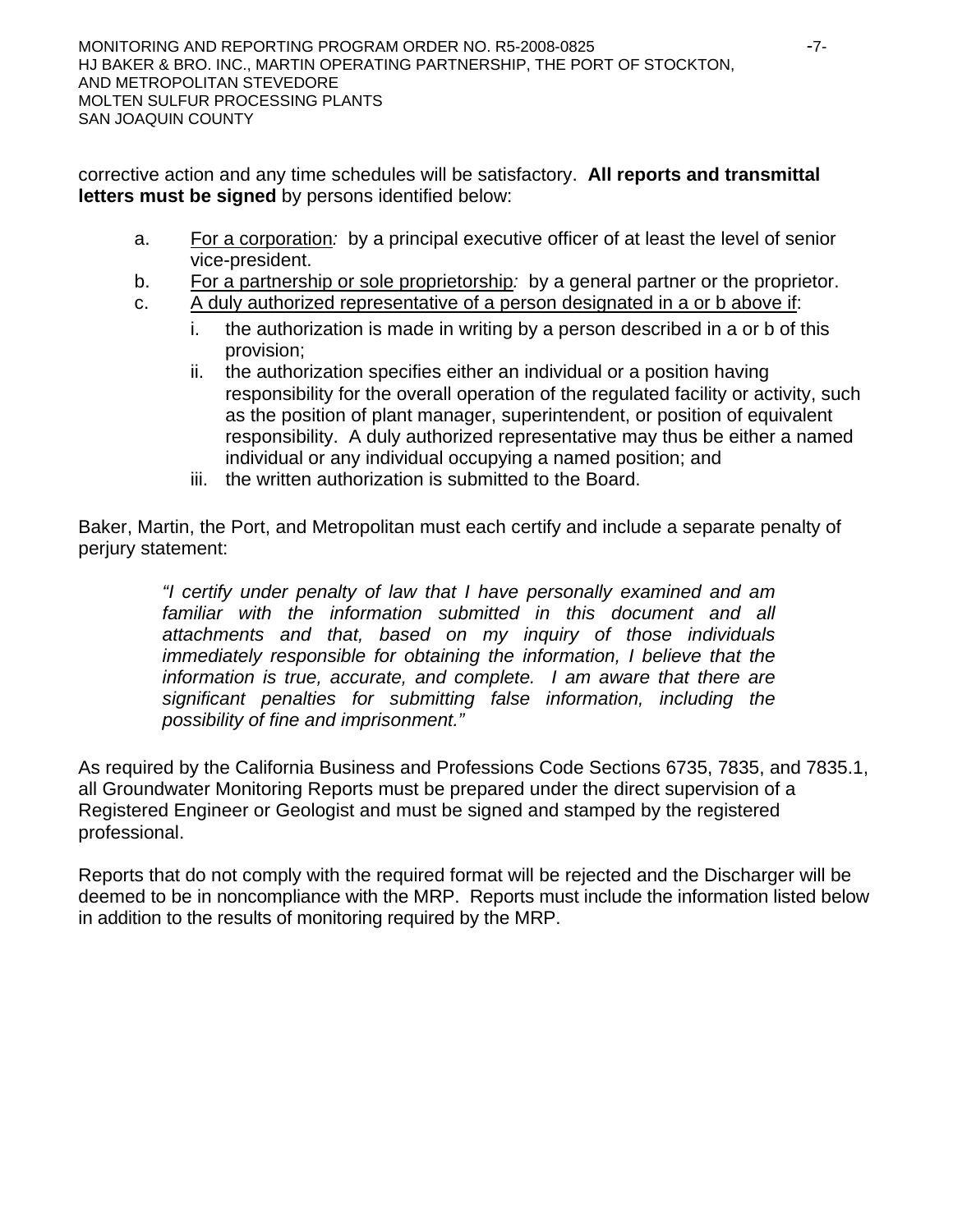## **A. Reporting Due Dates**

The following two tables contain due dates for submittal of reports.

#### **Quarterly Monitoring Reports**

| <b>Report Type</b> | <b>Sampling Frequency</b> | <b>Reporting Period</b>                          | Date Due            |  |
|--------------------|---------------------------|--------------------------------------------------|---------------------|--|
| Quarterly          | Weekly/monthly/quarterly  | - 31 March<br>1 January<br>1 April<br>$-30$ June | 30 April<br>31 July |  |
|                    |                           | - 30 September<br>1 July                         | 31 October          |  |
|                    |                           | 1 October<br>- 31 December                       | 31 January          |  |

|                                            | <b>Other Reports</b>     |
|--------------------------------------------|--------------------------|
| <b>Annual Monitoring Summary Report</b>    | 31 January of each year  |
| <b>Facility Monitoring Report</b>          | 15 November of each year |
| Response to a Release                      | As necessary             |
| <b>Monitoring Well Installation Report</b> | 31 March 2009            |

## **B. Quarterly Monitoring Reports**

Each Quarterly monitoring report must include all water quality data, field data, inspections, and observation collected during the reporting period and submitted per the **Reporting Due Dates** in Section A of this MRP. Quarterly monitoring reports must include the results of all monitoring performed for the quarter in addition to the information listed below:

- 1. Martin, Baker, and the Port must report their AST, sulfur contact-water, and tunnel monitoring results in the quarterly reports.
- 2. Surface water monitoring results must be reported in the quarterly reports. If no surface water was present during the quarter, then this information must be included in the report.
- 3. The Discharger must determine and report the groundwater flow rate and direction in the uppermost aquifer, in any zones of perched water, and in any additional zone of saturation monitored pursuant to this MRP. Results must be reported quarterly, including the times of highest and lowest elevations of the water levels in the wells.
- 4. In reporting the monitoring data, the Discharger must arrange the data in tables so that the date, the constituents, the concentrations, units, and compliance are readily discernible. The data must be summarized in such a manner so as to illustrate clearly the compliance with the cleanup and abatement order or lack thereof. All historical and current analytical results must be tabulated and submitted.
- 5. A discussion of the monitoring results, including notations of any water quality violations must precede any tabular summaries.
- 6. The Discharger must include a site map showing the facility features, existing and historical monitoring wells, direction of groundwater flow, and stormwater and surface water monitoring locations.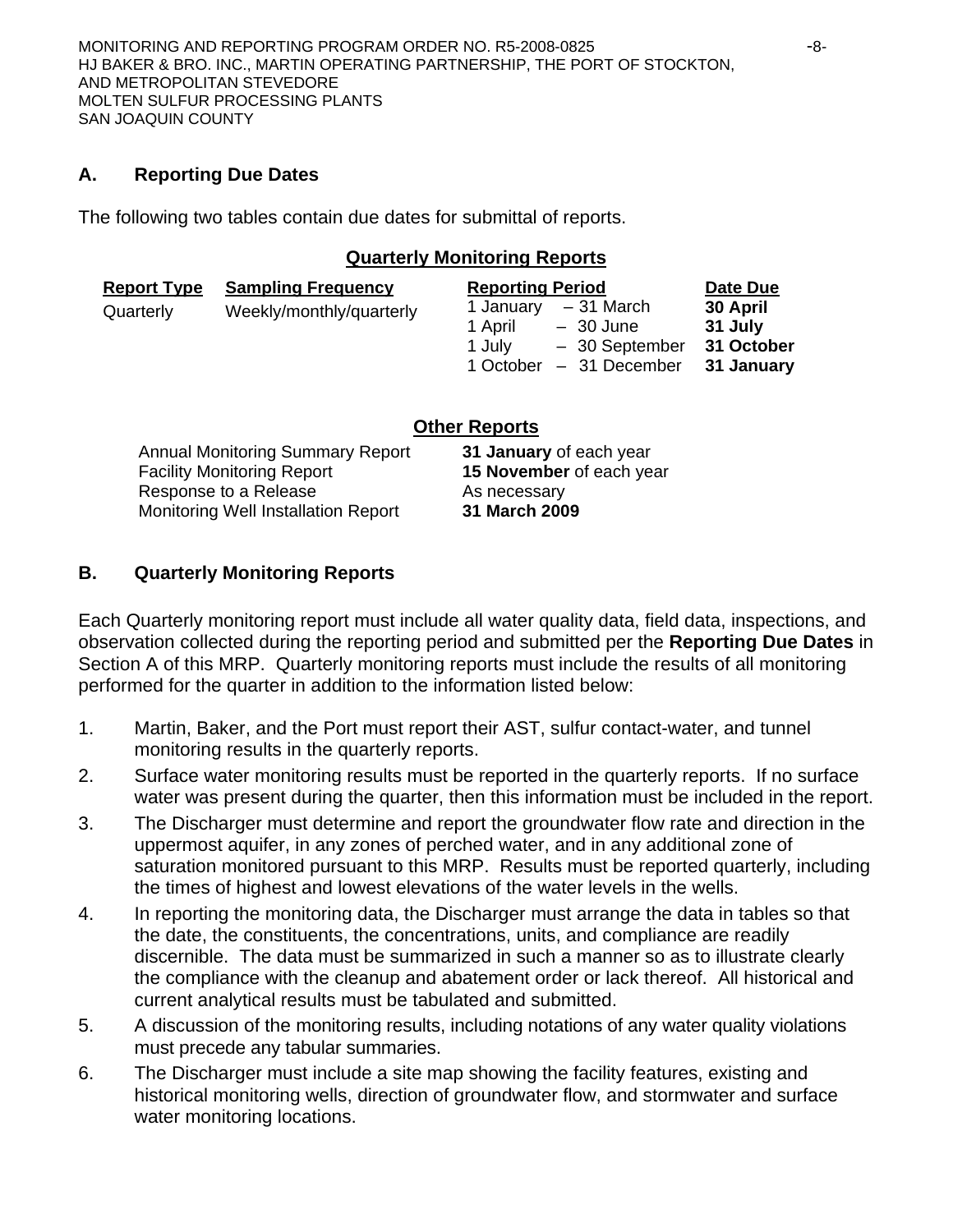- 7. The Discharger must include hard copies of all analytical reports as signed by the laboratory director.
- 8. The Discharger must include the monitoring well data sheets, including the date and time, type of pump, purging and sampling method, and water disposal method.
- 9. The Discharger must provide a description of the sampling procedure (number and description of the samples, field blanks, travel blanks, and duplicate samples taken, the type of containers and preservatives used, the date and time of sampling, the name and qualifications of the person taking the samples, and any other observations).
- 10. Martin and Baker must include the logs for the weekly inspection of stockpile height and any sulfur contact-water that has been disposed at an off-site facility.
- 11. Monitoring performed and repairs completed after storm events must be reported.

# **C. Annual Monitoring Summary Report**

The Discharger must submit an Annual Monitoring Summary Report to the Regional Water Board covering the previous monitoring year. The annual report must contain the monitoring results, information required in the quarterly monitoring report, and the additional information as defined below:

- a. Tabular summaries of all data collected during the year.
- b. For each groundwater monitoring well, the Discharger must submit time-series graphs showing analytical data for all historical samples (i.e., 1991 through the current year). Each time-series graph must plot the concentration of one or more constituents for the period of record for a given monitoring well at a scale appropriate to show trends or variations in water quality. The graphs must plot each datum, rather than plotting mean values. Graphical analysis of monitoring data may be used to provide significant evidence of a release. Graphs for background wells must be plotted at the same scale as any other well.
- c. The Discharger must include a comprehensive discussion of the compliance record, any planned corrective actions, and the result of any implemented corrective actions.
- d. The Discharger must include a written summary of the monitoring results, indicating any changes made or observed since the previous annual report.
- e. Hydrographs of each well must be prepared quarterly and submitted annually. The hydrographs must show the elevation of groundwater with respect to the elevations of the top and bottom of the screened interval and the elevation of the pump intake.
- f. A discussion of any data gaps and potential deficiencies/redundancies in the monitoring system or reporting program.
- g. The groundwater monitoring parameters must be evaluated annually with regards to the cation/anion balance, and the results must be graphically presented using a Stiff diagram, a Piper graph, or Schueller plot.
- h. A database of electronic Excel tables must be submitted on a CD that must include the historical and current analytical results, the analyte, test method, units, PQL, MDL, qualifiers, dates, and sample identification numbers. Numbers must be presented as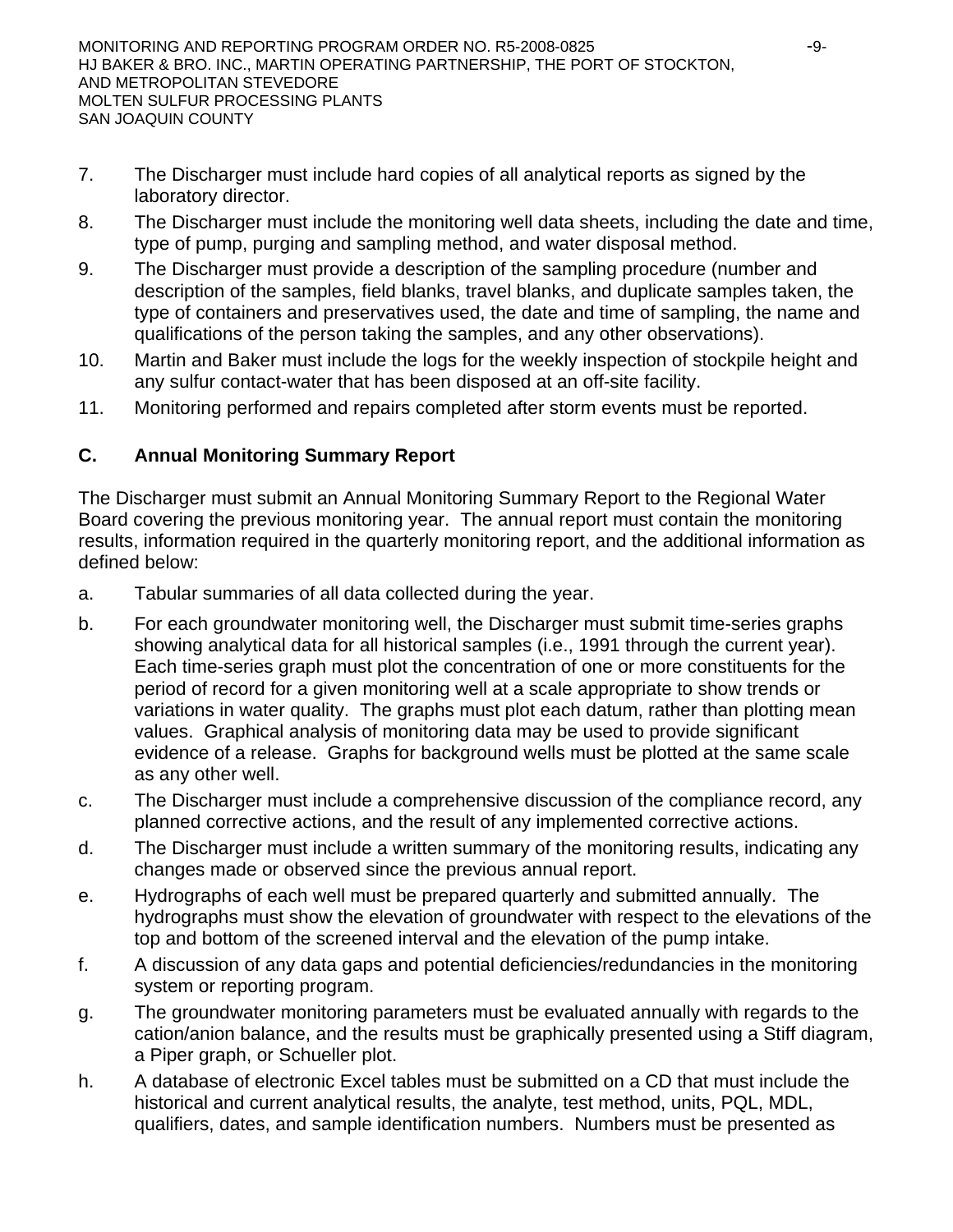numbers, not text. In the tables, non-detects must be represented by "ND" or the symbol "<" followed by the MDL. Lab qualifiers must be defined. In addition, all historical data for 1991 through the current year must be submitted in the electronic Excel tables. The database format must be acceptable to the Regional Water Board so that statistical analysis may be performed. The acceptable format is shown in the following table.

| <b>Sample Location ID</b>  | <b>Date</b>    | Analyte   | <b>Results</b> | <b>POL</b> | <b>MDL</b> | <b>Oualifiers</b> | <b>Units</b>  |
|----------------------------|----------------|-----------|----------------|------------|------------|-------------------|---------------|
|                            | <b>Sampled</b> |           |                |            |            |                   |               |
| Example Location ID #MW-6  | mm/dd/yyyy     | Analyte 1 | .004           | .005       | .0025      |                   | mg/L          |
| Example Location ID #MW-6  | mm/dd/yyyy     | Analyte 2 | ND             | .005       | .0025      |                   | mg/L          |
| Example Location ID #MW-6  | mm/dd/yyyy     | Analyte 3 | 40             | 25         | 12         |                   | ug/L          |
| Example Location ID #MW-10 | mm/dd/yyyy     | Analyte 1 | .6             | .005       | .0025      |                   | mg/L          |
| Example Location ID #MW-10 | mm/dd/yyyy     | Analyte 2 | 10             | .005       | .0025      |                   | mg/L          |
| Example Location ID #MW-10 | mm/dd/yyyy     | Analyte 3 | .6             | .005       | .0025      |                   | mg/L          |
| Example Location ID #MW-10 | mm/dd/vvvv     | Analyte 4 | 26             | 25         | 12         |                   | $\text{ug/L}$ |

#### Format for Electronic Excel Spreadsheet of Historical Analytical Data

# **D. Facility Monitoring Report**

The Facility Monitoring Reports specifically required for Baker, Martin, and Metropolitan must show the results of the facility inspection, completed repairs, and a schedule for repairs not already finished.

## **E. Response to a Release**

The Discharger must immediately notify the Board verbally and must provide written notification by certified mail within seven days upon the determination that a release has occurred.

The Discharger must implement the above monitoring program on the effective date of this Order.

PAMELA C. CREEDON, Executive Officer

25 July 2008 (Date)

Attachment A: Location of Monitoring Wells and Storm Water Retention Pond Attachment B: Requirements for Sample Collection and Analysis Plans, Monitoring Well Installation Work Plans, and Monitoring Well Installation Reports

MB: 3 Jun 2008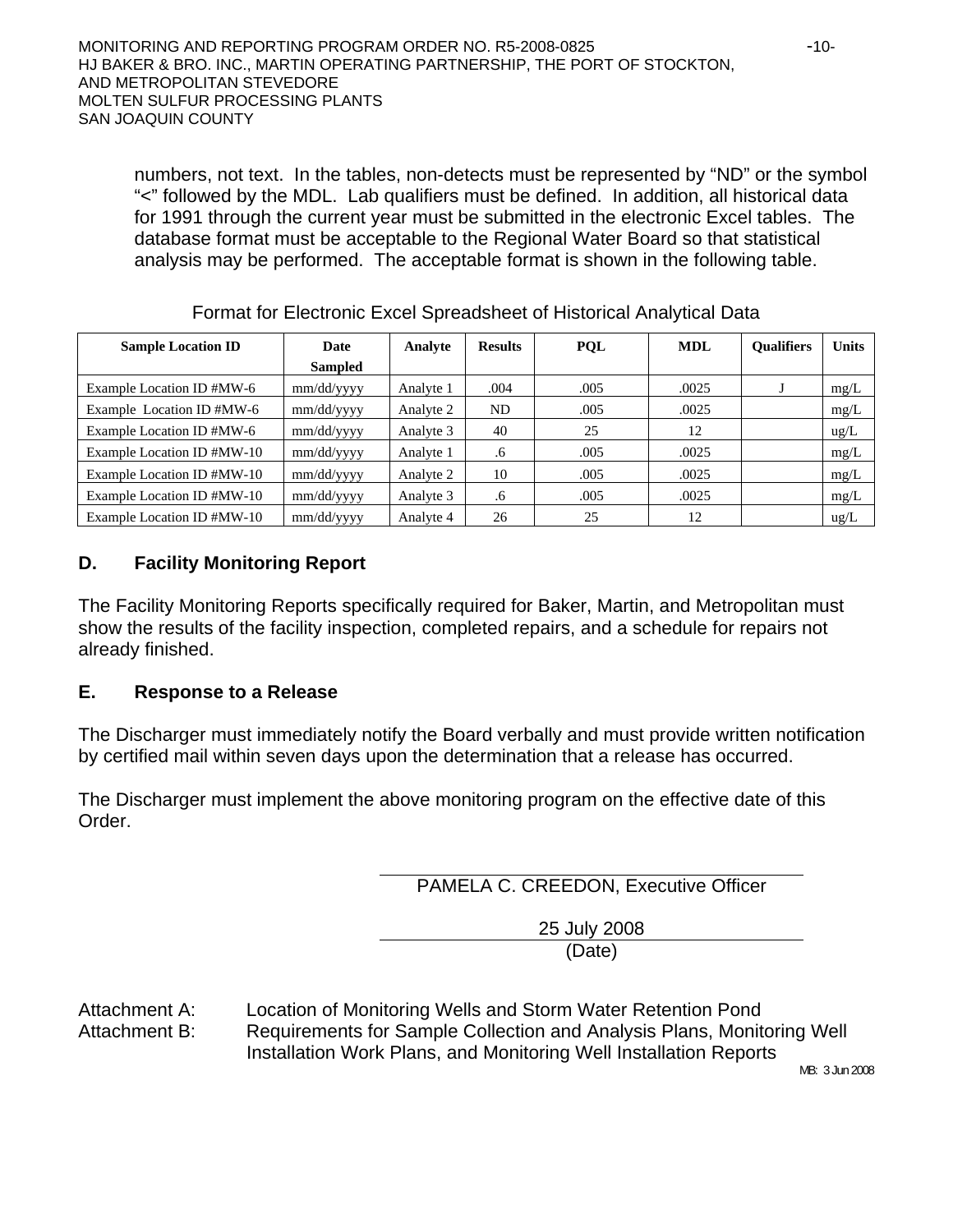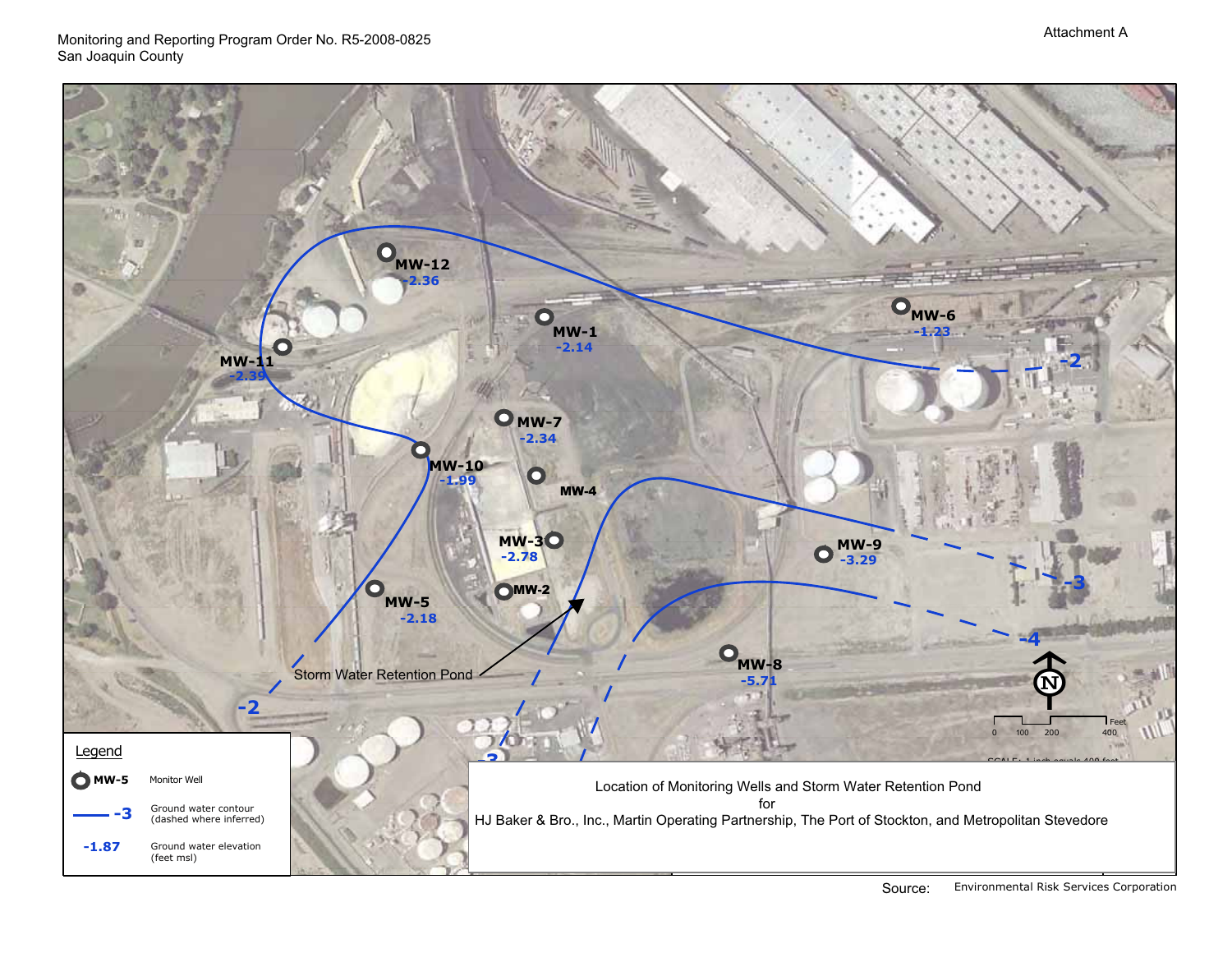#### **ATTACHMENT B MONITORING AND REPORTING PROGRAM ORDER NO. R5-2008-0825 FOR HJ BAKER & BRO., INC., MARTIN OPERATING PARTNERSHIP, THE PORT OF STOCKTON, AND METROPOLITAN STEVEDORE MOLTEN SULFUR PROCESSING PLANT SAN JOAQUIN COUNTY**

#### **REQUIREMENTS FOR SAMPLE COLLECTION AND ANALYSIS PLANS, MONITORING WELL INSTALLATION WORKPLANS, AND MONITORING WELL INSTALLATION REPORTS**

Any Sample Collection and Analysis Plan (SAP) prepared for the Discharger's facility will contain, at a minimum, the information in Section 1.

In addition, prior to any installation of any monitoring wells, the Discharger must submit a monitoring well installation workplan (MWP) that will contain, at a minimum, the information listed in Section 2, below. Any proposed wells may be installed after Regional Water Board staff concurs with the MWP and SAP.

Upon installation of any monitoring wells and receipt of analysis, the Discharger must submit a well installation and analytical report (Report). The Report must include the information contained in Section 3, below. When any new wells are installed, the wells must be incorporated into and sampled according to the Monitoring and Reporting Program No. R5-2008-0825. Any analytical results must be reported in the report in which the samples were obtained.

The SAP, MWP, and Report must be prepared under the direction of, and signed and stamped by, a registered geologist or civil engineer licensed by the State of California.

# **SECTION 1 – Sample Collection and Analysis Plan (SAP)**

All Sampling Collection and Analysis Plans must contain, at a minimum, the following information:

- A. Table of Contents
- B. General Information, Purpose, and Scope of the Plan
- C. Include the requirements of when and how to notify the Regional Water Quality Control Board staff regarding results of analysis. Include phone, certified mail, and resample results notification time lines, procedures, and requirements.
- D. Technical Information for sampling collection and analysis
	- 1. Proposed locations for leachate, tunnel, and surface water sampling.
	- 2. Tables with a list of all individual analytes by EPA Test Method, the practical quantitation limit, and the method detection limit for each individual analyte.
	- 3. Table with sample identification numbers (including groundwater monitoring wells, leachate, tunnel water, surface water, field duplicates, and MS/MSDS) and the list of test methods to be performed for each sample identification number.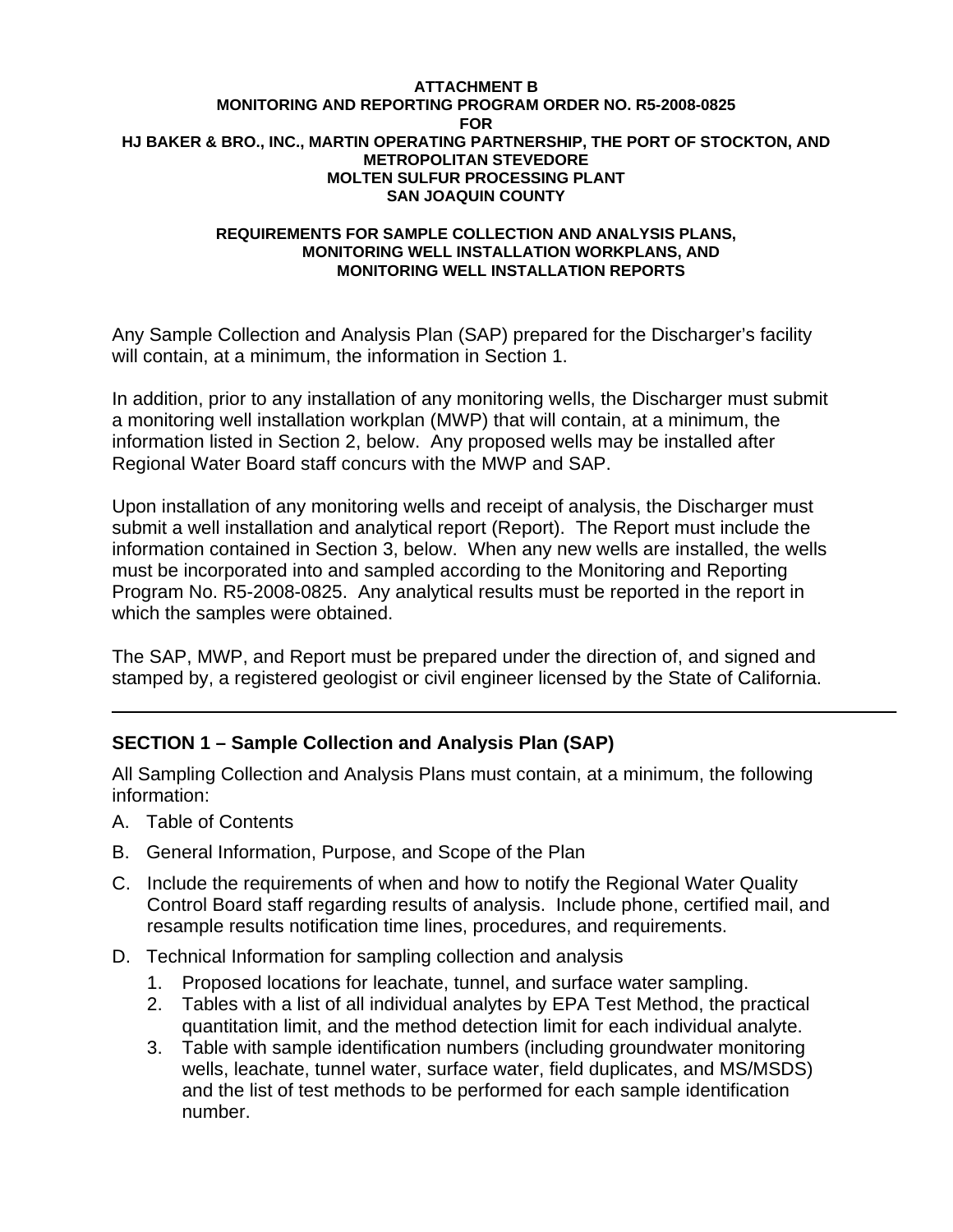- 4. Map that shows sample locations by their respective sample identification numbers.
- 5. Table with analytical methods, volumes, containers, preservatives, special field methods (such as field-filtering), preservation methods, practical quantitation limits, method detection limits, and hold times.
- 6. Identification of analytical laboratory and California DHS certification number
- 7. Chain of custody (COC) procedures and a copy of a sample COC.
- 8. Field procedures in sequential numbered order.
- E. Field instrument calibration procedures and QA/QC procedures for field and laboratory analysis.
- F. List of the Analytical Laboratory Reporting Requirements, as defined below:
	- 1. The **methods of analysis and the detection limits** used must be appropriate for the expected concentrations. The analytical method having the lowest method detection limit (MDL) must be selected from among those methods which would provide valid results in light of any matrix effects or interferences.
	- 2. **"Trace" results,** results falling between the MDL and the practical quantitation limit (PQL), must be reported as such, and must be accompanied by both the estimated MDL value and PQL value for that analytical run.
	- 3. **MDLs and PQLs** must be derived by the laboratory for each analytical procedure, according to State of California laboratory accreditation procedures. These MDLs and PQLs must reflect the detection and quantitation capabilities of the specific analytical procedure and equipment used by the lab, rather than simply being quoted from USEPA analytical method manuals. In relatively interference-free water, laboratory-derived MDLs and PQLs are expected to agree closely with published USEPA MDLs and PQLs.
	- 4. If the laboratory suspects that, due to a change in matrix or other effects, the true detection limit or quantitation limit for a particular analytical run differs significantly from the laboratory-derived MDL/PQL values, the results must be flagged accordingly, along with estimates of the detection limit and quantitation limit actually achieved. The **MDL must always be calculated such that it represents the lowest achievable concentration associated with a 99% reliability of a nonzero result**. The PQL must always be calculated such that it represents the lowest constituent concentration at which a numerical value can be assigned with reasonable certainty that it represents the constituent's actual concentration in the sample. Normally, PQLs should be set equal to the concentration of the lowest standard used to calibrate the analytical procedure.
	- 5. All **QA/QC data** must be reported, along with the sample results to which they apply, including the method, equipment, analytical detection and quantitation limits, the percent recovery, an explanation for any recovery that falls outside the QC limits, the results of equipment and method blanks, the results of spiked and surrogate samples, the frequency of quality control analysis, and the name and qualifications of the person(s) performing the analyses. Sample results must be reported unadjusted for blank results or spike recoveries. In cases where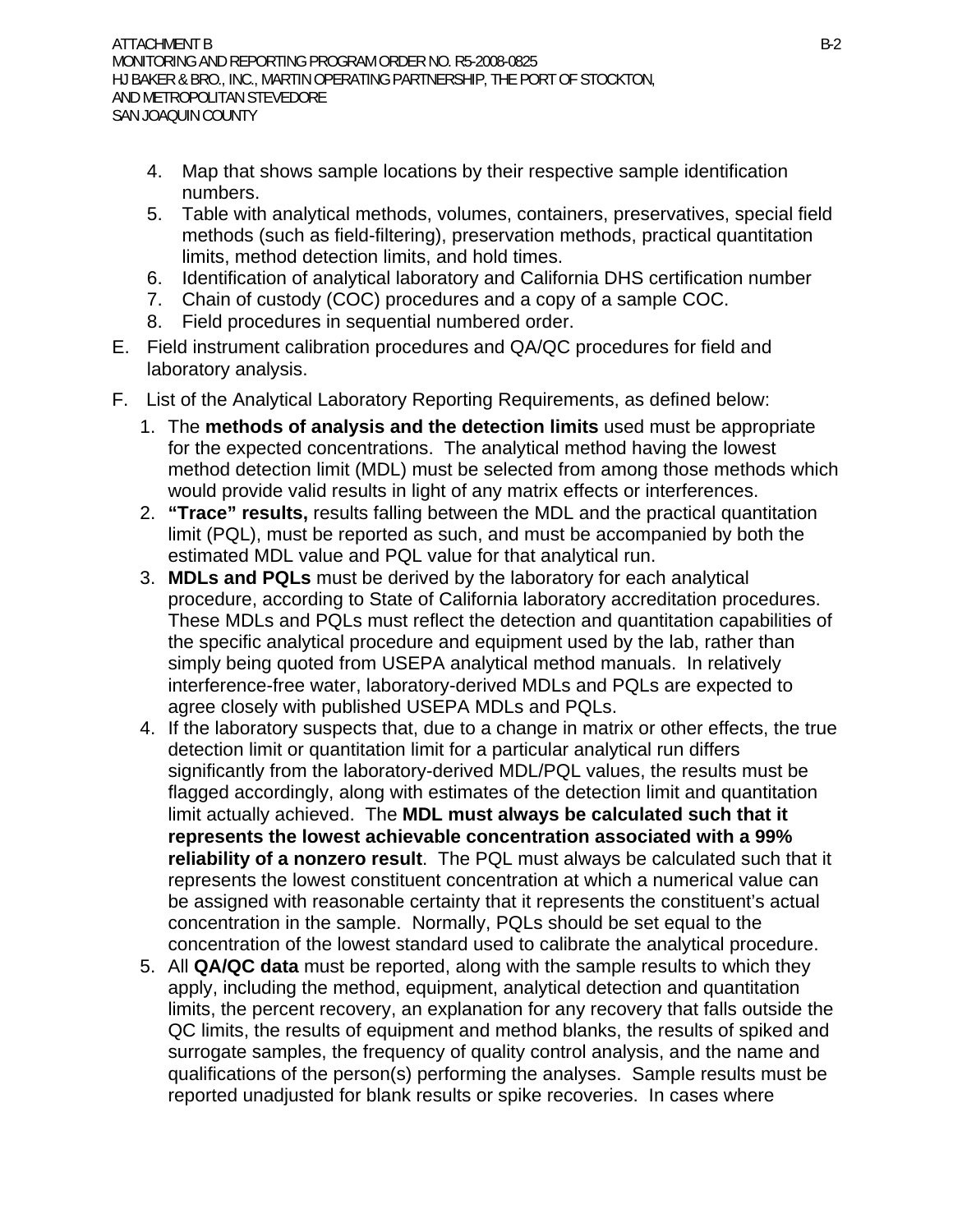contaminants are detected in QA/QC samples (i.e., field, trip, or lab blanks), the accompanying sample results must be appropriately flagged.

- 6. Unknown chromatographic peaks must be reported, flagged, and tracked for potential comparison to subsequent unknown peaks that may be observed in future sampling events. Identification of unknown chromatographic peaks that recur in subsequent sampling events may be required.
- 7. The statistical method must account for data below the practical quantitation limit (PQL) with one or more statistical procedures that are protective of human health and the environment. Any PQL that is used in the statistical method must be the lowest concentration (or value) that can be reliably achieved for routine laboratory operating conditions that are available to the facility.
- 8. Case narratives signed by the laboratory director.
- 9. All chains-of-custody must be signed as received by the laboratory.
- 10. All laboratory reports must be signed by an authorized representative of the laboratory.
- G. Constituents of Concern
	- 1. Provide a table with the Constituents of Concern and their corresponding water quality objectives
- H. Groundwater Well Sampling
	- 9. Minimum time after development before sampling (48 hours)
	- 10. Well purging method and purge water volume, storage, and disposal
	- 11. Equipment decontamination procedures
	- 12. Field equipment decontamination procedures
	- 13. Copy of the field data sheet for recording and documenting data.
- E. Proposed analytical laboratory.
- F. Proposed Schedule for Sampling and Analytical Reports
	- 1. Provide a time-schedule that at a minimum shows fieldwork, laboratory analysis, and report preparation.
- G. Required Analytical Parameters and Test Methods
	- 1. The analytical parameters listed in the Monitoring and Reporting Program No. R5-2008-0825 must be used unless otherwise directed and/or approved by the Regional Water Board staff.
	- 2. SAP must be signed and stamped by a California Licensed engineer or geologist

# **SECTION 2 - Monitoring Well Installation Workplan**

- A. General Information:
	- 1. Purpose of well installation and sampling/analysis project
	- 2. Site location map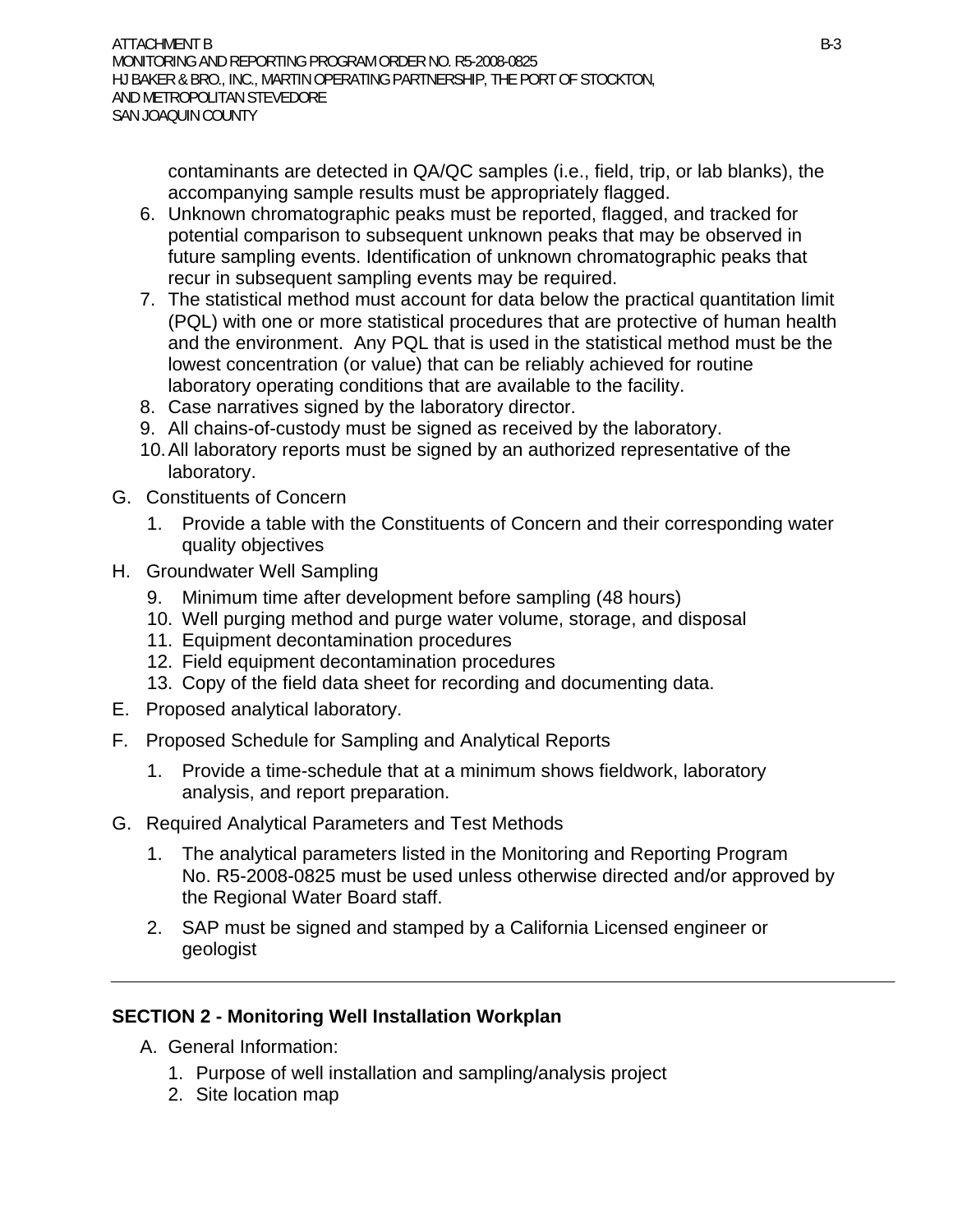- 3. Copies of County Well Construction Permits (to be submitted after workplan review)
- 4. New monitoring well locations and rationale
- 5. Equipment decontamination procedures
- 6. Health and safety plan
- 7. Topographic map showing any existing wells, proposed wells, waste handling facilities, utilities, and other major physical and man-made features.
- B. Drilling Details:
	- 1. Drill rig and contractor
	- 2. Sampling intervals and logging methods.
- C. Monitoring Well Design–Graphic and Descriptive:
	- 1. Casing diameter and centralizer spacing (if needed)
	- 2. Borehole diameter
	- 3. Depth of surface seal
	- 4. Well construction materials
	- 5. Diagram of proposed well construction details
	- 6. Type of well cap, bottom cap either screw on or secured with stainless steel screws
	- 7. Size of perforations and rationale
	- 8. Grain size of sand pack and rationale
	- 9. Thickness and position of bentonite seal and sand pack
	- 10. Depth of well, length and position of perforated interval.
- D. Well Development:
	- 1. Method development
	- 2. Method of determining when development is complete
	- 3. Parameters to be monitored during development
	- 4. Development water storage and disposal.
- E. Well Survey Coordinates, horizontal and vertical:
	- 1. Name of the Licensed Land Surveyor or Registered Civil Engineer
	- 2. Well features to be surveyed (i.e. top of casing, horizontal and vertical coordinates)
	- 3. Horizontal and vertical accuracy (vertical must be at least 0.01-foot).
- F. Water Level Measurement:
	- 2. The elevation reference point at each monitoring well must be within 0.01-foot
	- 3. Ground surface elevation at each monitoring well must be within 0.01-foot
	- 4. Method and time of water level measurement must be specified.
- G. Proposed time-schedule with dates for proposed work.
- H. Plan signed and stamped by California Licensed engineer or geologist.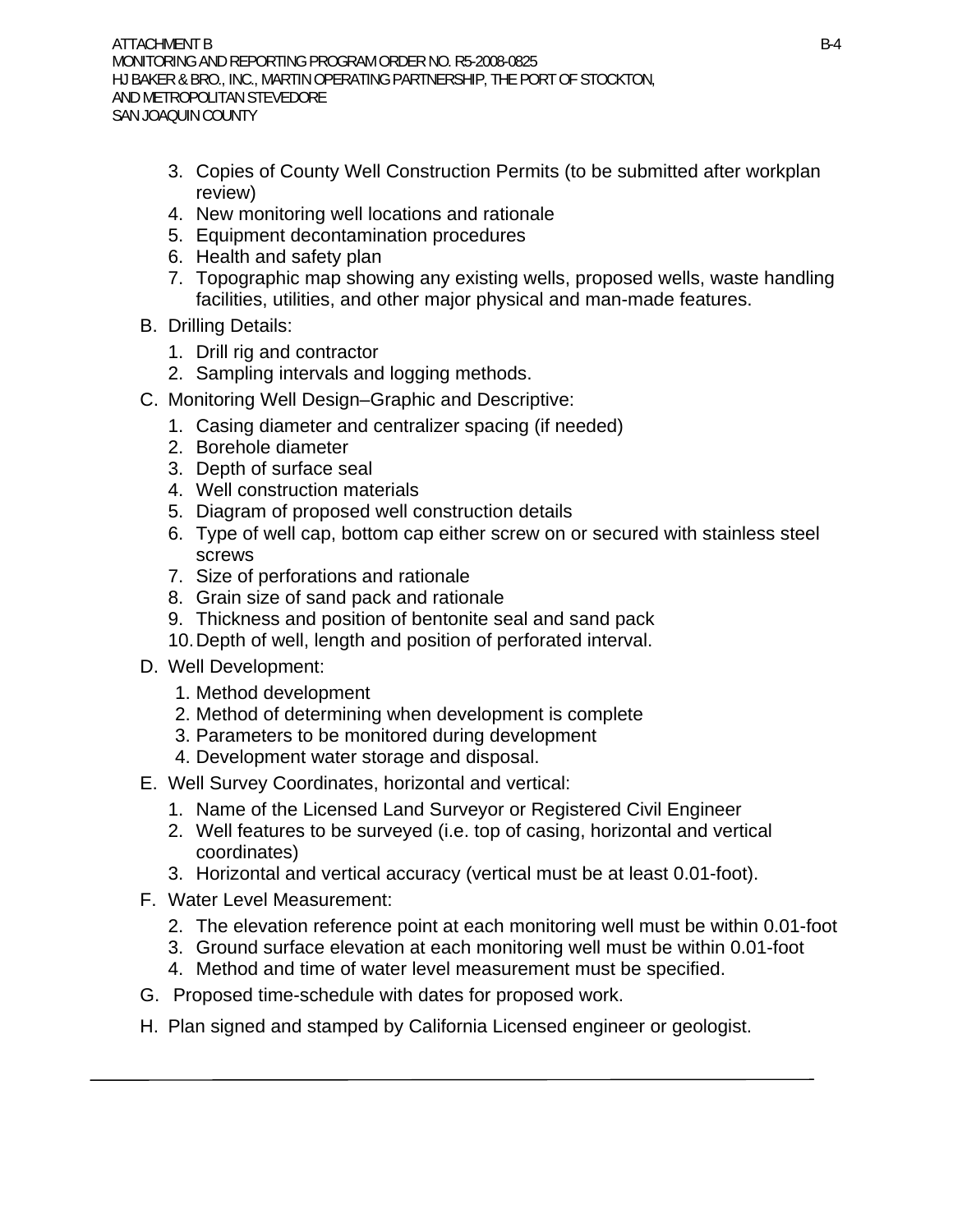# **SECTION 3 - Monitoring Well Installation and Groundwater Analytical Report**

- A. Well Construction Details–Graphical, Tabular, and Descriptive:
	- 1. Quantity and depth of wells drilled
	- 2. Date(s) wells drilled and completed
	- 3. Description of drilling and construction
	- 4. Updated comprehensive site map with facility site features including monitoring wells, sample locations and identification numbers, storage ponds, landfills, investigation areas, groundwater gradient and iso-contour lines, buildings, tanks, and etc.
	- 5. A well construction diagram for each well with the following details:
		- a. Well number, date started, date completed, geologist's name
		- b. Total depth drilled
		- c. Drilling Contractor and driller name and address
		- d. Depth of open hole (same as total depth drilled if no caving occurs)
		- e. Method and materials of grouting excess borehole
		- f. Footage of hole collapsed
		- g. Length of slotted casing installed
		- h. Depth of bottom of casing
		- i. Depth to top of sand pack
		- j. Thickness of sand pack
		- k. Depth to top of bentonite seal
		- l. Thickness of bentonite seal
		- m. Thickness of concrete grout
		- n. Boring diameter
		- o. Casing diameter
		- p. Casing material
		- q. Size of perforations
		- r. Well elevation at top of casing
		- s. Stabilized depth to groundwater
		- t. Date of water level measurement
		- u. Monitoring well number
		- v. Date drilled
		- w. Location
- B. Well Development:
	- 1. Date(s) of development of each well
	- 2. Method of development
	- 3. Volume of water purged from well
	- 4. How well development completion was determined
	- 5. Method of effluent disposal
	- 6. Field notes from well development should be included in report.
- C. Well Survey:
	- 1. Coordinate system, epochs, bench marks, horizontal controls, accuracy, and precision